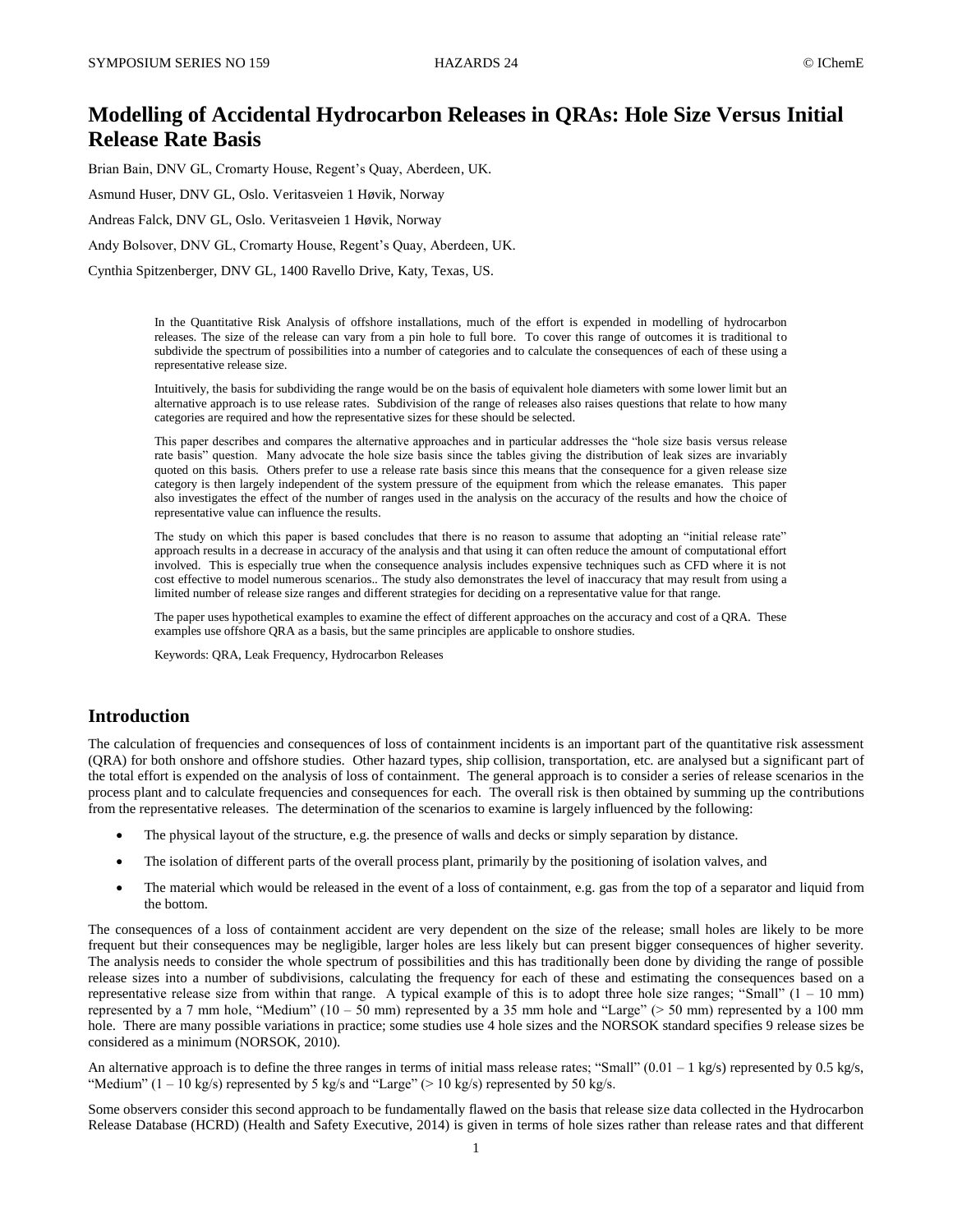internal process conditions will generate different release rate sizes from the same hole size. However, it is the preferred approach of other analysts who claim that this provides efficiencies in the overall calculation process without necessarily having to compromise on accuracy. For example, the NORSOK procedure for probabilistic explosion analysis (NORSOK, 2010) is based upon initial release rates and is a prescribed approach for many explosion assessments. Using a hole size approach in other parts of the overall QRA", aside from the probabilistic explosion analysis, can make the process more complex..

The question of "Hole Size Basis" versus "Release Rate Basis" is an important one to resolve in order to give users of the results of QRAs confidence in the results produced. Other questions which arise when considering the selection of ranges and representative values are;

- How many release size ranges should be used?
- How should the ranges be distributed over the range of possibilities?
- What is the most appropriate representative value for a given release size range?

The answer to these questions will be dependent on the specifics of the release case being considered but we can use an example of a typical scenario to give some insights into the problem even though determining a robust set of rules that can be applied universally may not be practical.

In this paper a simplified example is used to illustrate the problem and provide some awareness of the issues, particularly the relative merits of a "hole size" and "initial release rate" approach. While this example relates to an offshore QRA the same principles will be applicable to onshore studies.

# **Definition of the Example Case and Model**

For the purposes of this study a simplified example of a QRA was developed in order to analyse multiple variations in the approaches with regards to the setting up of release size ranges and representative values. The model is based on release from one single process segment in one relatively large module. The model used the process equipment items from an actual isolatable section in order to generate a graph of hole size against frequency of exceedance. Further correlations were developed in order to relate various parameters which collectively allowed the calculation of the Potential Loss of Life (PLL) for the example. In a complete QRA there will be several process segments assessed representing differences in internal segment conditions.

The simplified model used a much larger number of release size ranges than would be practical in a real QRA study. This formed a reference basecase against which the results produced using a smaller number of release size ranges could be compared. This effectively allows a series of numerical experiments to be carried out. Table 1 shows the list of equipment for the isolatable section used in the study.

| Equipment Type         | Size of largest<br>Connection (in) | Number | Equipment Type | Size (in) | Numb |
|------------------------|------------------------------------|--------|----------------|-----------|------|
| Process Vessel         |                                    |        | <b>Flanges</b> | 0.75      |      |
| Centrifugal Compressor | 10                                 |        |                | 1.0       |      |
| Heat Exchanger         |                                    |        |                | 1.5       |      |

| Size (in)<br>Number<br><b>Equipment Type</b><br>3.0<br>0.75<br><b>Manual Valves</b><br>5.5<br>4.0<br>1.5<br>6.0<br>1<br>$\overline{2}$<br>6<br>8<br>3<br>5.5<br>10<br>$\overline{4}$<br>3<br>14<br>8<br><b>Small Bore Fittings</b><br>2<br>10<br>2<br>2<br>2<br><b>Actuated Valves</b><br>1<br>1<br>$\overline{2}$<br>Size (in)<br><b>Equipment Type</b><br>3<br>2.5<br>6<br>Process Pipework<br>3<br>8<br>0.5<br>$\overline{4}$<br>10<br>8<br>0.5 |  |  |  |                   |
|----------------------------------------------------------------------------------------------------------------------------------------------------------------------------------------------------------------------------------------------------------------------------------------------------------------------------------------------------------------------------------------------------------------------------------------------------|--|--|--|-------------------|
|                                                                                                                                                                                                                                                                                                                                                                                                                                                    |  |  |  |                   |
|                                                                                                                                                                                                                                                                                                                                                                                                                                                    |  |  |  |                   |
|                                                                                                                                                                                                                                                                                                                                                                                                                                                    |  |  |  |                   |
|                                                                                                                                                                                                                                                                                                                                                                                                                                                    |  |  |  |                   |
|                                                                                                                                                                                                                                                                                                                                                                                                                                                    |  |  |  |                   |
|                                                                                                                                                                                                                                                                                                                                                                                                                                                    |  |  |  |                   |
|                                                                                                                                                                                                                                                                                                                                                                                                                                                    |  |  |  |                   |
|                                                                                                                                                                                                                                                                                                                                                                                                                                                    |  |  |  |                   |
|                                                                                                                                                                                                                                                                                                                                                                                                                                                    |  |  |  |                   |
|                                                                                                                                                                                                                                                                                                                                                                                                                                                    |  |  |  |                   |
|                                                                                                                                                                                                                                                                                                                                                                                                                                                    |  |  |  | <b>Total Lend</b> |
|                                                                                                                                                                                                                                                                                                                                                                                                                                                    |  |  |  |                   |
|                                                                                                                                                                                                                                                                                                                                                                                                                                                    |  |  |  |                   |
|                                                                                                                                                                                                                                                                                                                                                                                                                                                    |  |  |  |                   |

| Size of largest<br>Connection (in) | Number         | <b>Equipment Type</b>      | Size (in)      | Number         |
|------------------------------------|----------------|----------------------------|----------------|----------------|
| 14                                 |                | Flanges                    | 0.75           | 11             |
| 10                                 |                |                            | 1.0            | 6              |
| 8                                  |                |                            | 1.5            | $\overline{2}$ |
|                                    |                |                            | 2.0            | 14             |
| Size (in)                          | Number         |                            | 3.0            | 22             |
| 0.75                               | 5.5            |                            | 4.0            | 11             |
|                                    | 1.5            |                            | 6.0            | $\overline{2}$ |
| 2                                  | 6              |                            | 8              | 12             |
| 3                                  | 5.5            |                            | 10             | 12             |
| $\overline{4}$                     | 3              |                            | 14             | $\overline{4}$ |
| 8                                  | $\overline{2}$ | <b>Small Bore Fittings</b> | 1              | 6              |
| 10                                 | $\overline{2}$ |                            | $\overline{2}$ | 5              |
|                                    |                |                            | $\overline{2}$ | 6              |
|                                    |                |                            |                |                |

| 3  | 2.5 | Equipment Type   | Size (in) | Total Length (m) |
|----|-----|------------------|-----------|------------------|
| 6  |     | Process Pipework |           |                  |
| 8  | 0.5 |                  |           |                  |
| 10 | 0.5 |                  |           | 45.17            |
|    |     |                  |           | 41.5             |

Table 1 : Equipment Parts Count for Exemplar Study.

From Table 1 it can be seen that the largest equipment size is nominally 14" (355.6 mm). In the release modelling it is assumed that the equipment size is the same as the nominal size although in practice the internal area of the pipework and equipment would be smaller. The frequency analysis for this set of equipment was carried out using the software code LEAK (DNV GL Software, 2014) which uses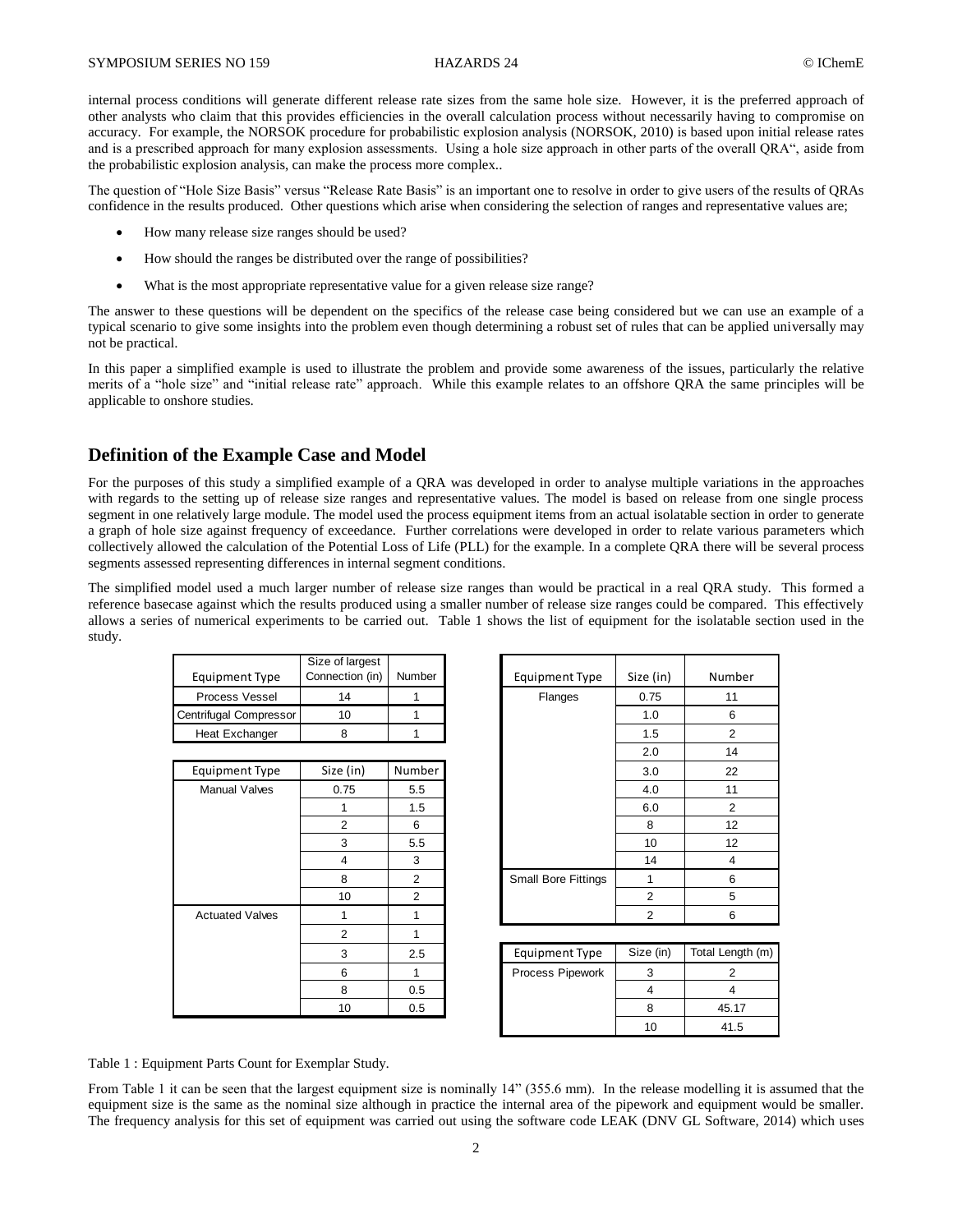mathematical correlations derived by DNV GL using information from the HCRD up to March 2010 (DNV, 2013 and Falck 2009). For the current study, an analysis using a large number of release size ranges was performed in order to produce in fine detail the calculated leak frequencies within the various ranges. The ranges used were 1 mm ranges starting at  $1 - 2$  mm for holes up to 100 mm, 2 mm ranges between 100 mm and 200 mm and 5 mm ranges for hole sizes above 200 mm until the final range of 355 – 355.6 mm which captured full bore releases of the largest equipment. This gave a total of 181 hole size ranges. The results were collated to produce a correlation between hole size and frequency of leaks exceeding this value. A graph depicting the result is given in Figure 1. It can be seen that there are some apparent discontinuities in the shape of the graph, most noticeably at around 200 mm and 250 mm. These correspond with the frequencies associated with the full bore rupture of 8" and 10" equipment.



## Figure 1 : Exceedance Leak Frequency Curve for Example Study

The equipment is assumed to be filled with methane at a pressure of 50 bara and temperature of 20 ˚C. It discharges into a large process area measuring 60 m x 40 m (2400 m<sup>2</sup>) and with a height of 10 m (giving a volume of 24000 m<sup>3</sup>) and which is populated by 10 workers. The majority of fatalities from hydrocarbon releases are generally found to occur in the early stages from the combined effects of explosion and fire. Although later fatalities may occur if the event escalates, impairs muster areas and forces evacuation, these effects are neglected here in order to simplify the analysis. This also means that the modelling of time varying discharges affected by isolation and blowdown are not included in this simplified example, although they would be in a real analysis.

In the basecase analysis, the consequences for each of the 181 hole size ranges is evaluated for a representative hole size diameter which is calculated to produce a mean area for that range. For example the  $1 \text{ mm} - 2 \text{ mm}$  range is represented by a hole of 1.581 mm.

The initial mass release rate is calculated using a standard equation for gas release in choked conditions.

$$
Q = C_d \left(\frac{\pi d^2}{4}\right) P_o \sqrt{\frac{M \gamma}{RT_o} \left(\frac{2}{\gamma + 1}\right)^{\frac{\gamma + 1}{\gamma - 1}}}
$$
 (1)

Where Q is the mass release rate,

- $C_d$ is the coefficient of discharge
- d is the equivalent hole diameter
- $P_{\alpha}$ is the process system pressure
- $T_{o}$ is the process system temperature
- M is the molecular weight of the discharging gas
- R is the universal gas constant, and
- *γ* is the ratio of specific heats

It is assumed that there are no fatalities if the release does not ignite. The probability of ignition was determined using the look-up correlation for a process gas release in a large module as given in the report for the UKOOA Ignition Model (Energy Institute, 2006). This is depicted in Figure 2.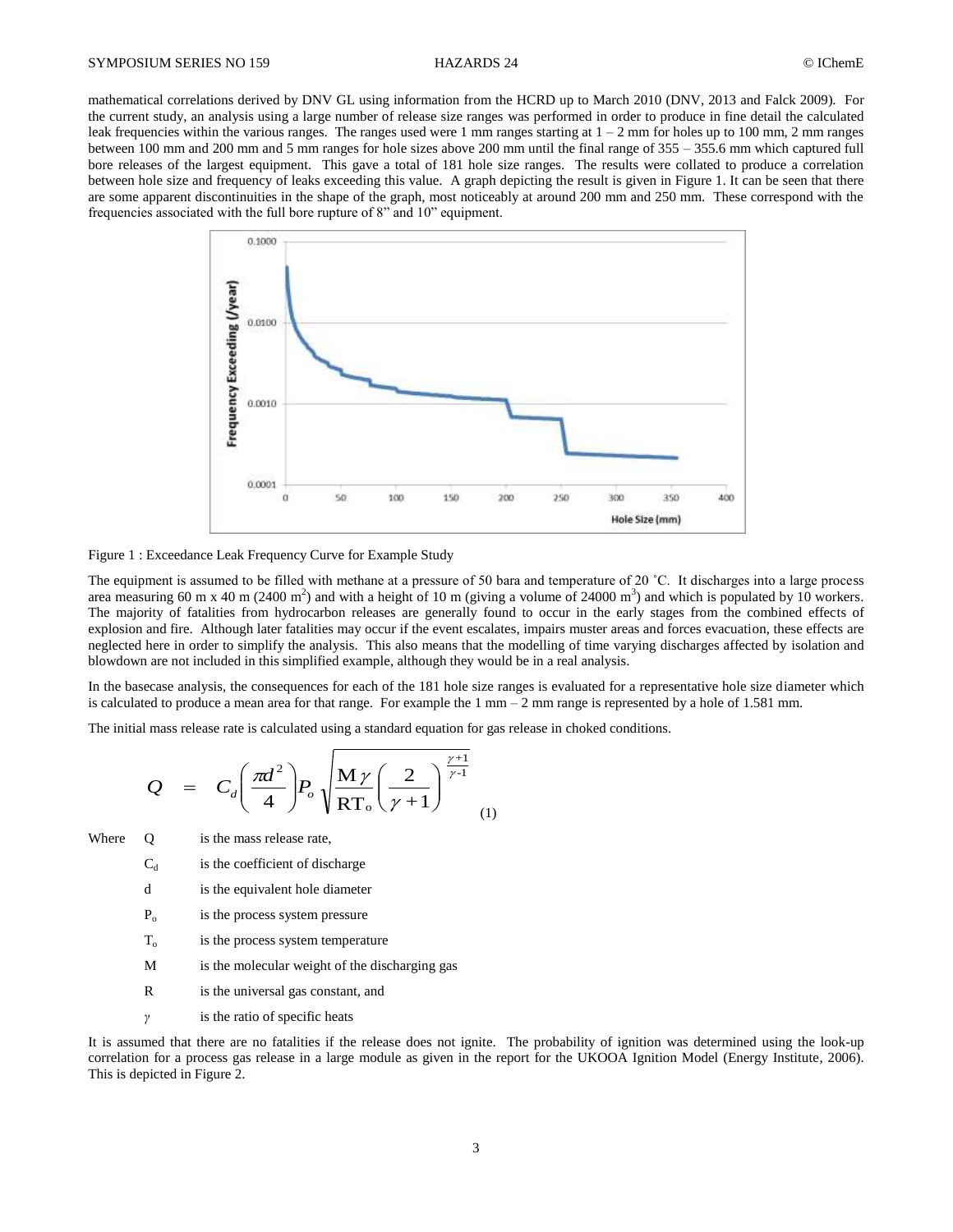



A jet fire will result from any ignition, immediate or delayed, and its length is given by the equation

 $Lf = 11.14$  Q0.447 (2)

Where  $L_f$  is the length of the flame in metres, and

Q is the release rate in kg/s

The case study assumes that workers will become fatalities if they are subjected to more than  $37.5 \text{ kW/m}^2$ . The probability of this is given by comparing the area of the module with the area inside the  $37.5 \text{ kW/m}^2$  radiation contour. A relationship between flame length and the dimensions of a contour for a given radiation level was found from carrying out analysis using PHAST software (DNV GL Software, 2014). This gave the following relationship

 $A37.5 = 0.6786$  Lf2(3)

And hence the fatality rate due to fire radiation is

FRfire =  $A37.5/A \text{mod}$ ,  $A 37.5 < A \text{mod}$  (4) FRfire = 1, A 37.5,  $> =$  Amod Where  $FR_{fire}$  is the fatality rate for workers in the module due to fire  $A_{37.5}$  is the area within the 37.5 kW/m<sup>2</sup> radiation contour and  $A_{mod}$  is the area of the module

The probability of fatalities from explosions is calculated using a series of correlations which are similar to those derived for a study of a real process module. These are:

- a correlation between release rate and maximum cloud volume (Figure 3)
- a correlation between cloud size and maximum overpressure (Figure 4), and
- the probability of exceeding a ratio of the maximum overpressure (Figure 5). This correlation is to take account of the fact that clouds may ignite before they reach their maximum size and that both cloud and ignition locations may be other than worst case.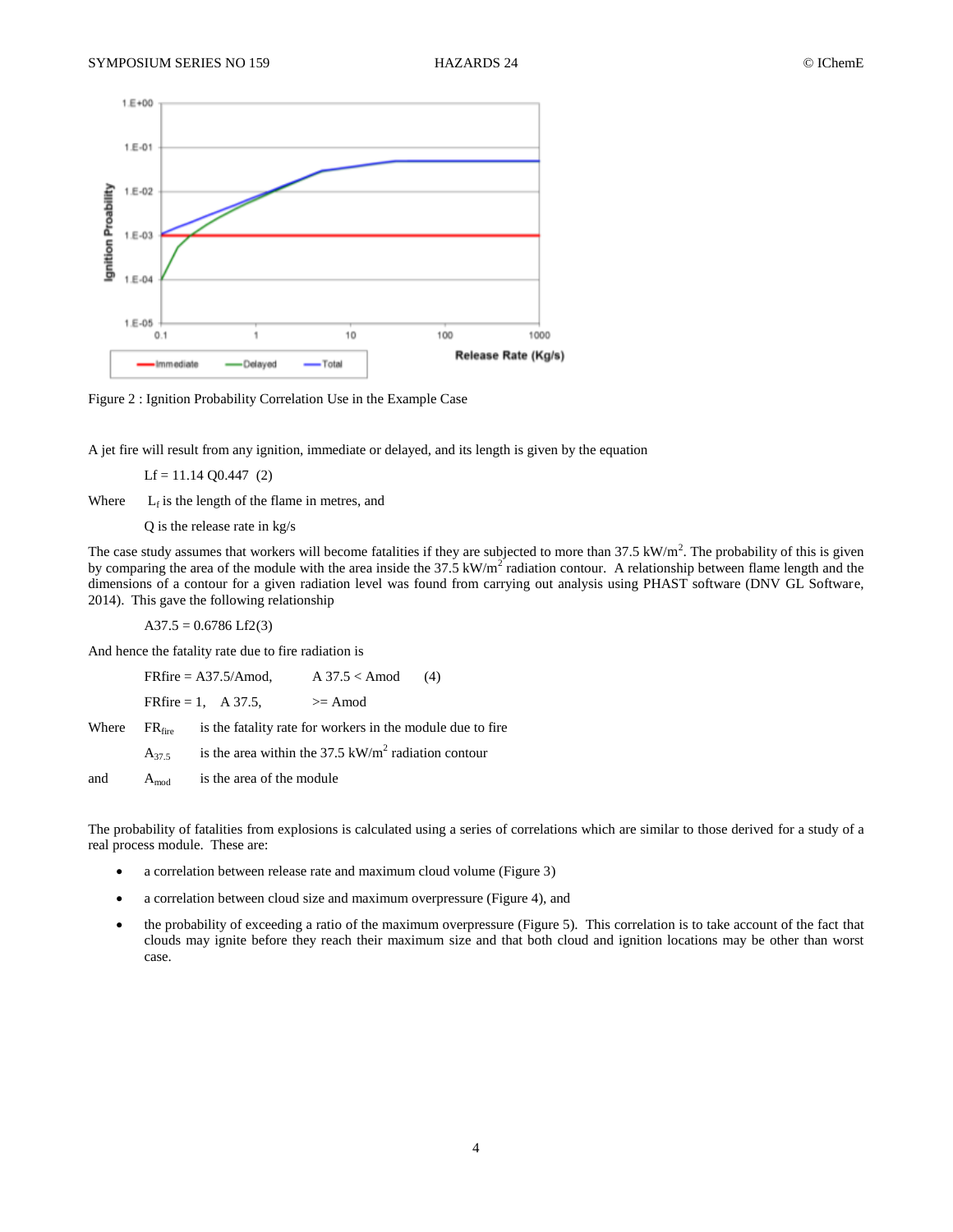



Figure 3 : Relationship Between Release Rate and Maximum Flammable Cloud Volume

Figure 4 : Relationship Between Maximum Flammable Cloud Volume and maximum Overpressure



Figure 5 : Relationship Between Ratio of Overpressure to Maximum Overpressure and Probability of Exceeding This Value

A value of 0.3 bar has been assumed in the study as the overpressure above which fatalities would occur, i.e. there are no fatalities below this value but 100% fatality rate above this value.

Using the above correlations a probability of fatality for a given delayed explosion, FR<sub>exp</sub>, can be calculated. The overall Fatality Rate,  $FR<sub>total</sub>$ , can be calculated by combining the fatality rates for fires and explosions, noting that the fatality rate from explosions will always be zero for immediate ignitions.

 $FRtotal = FRfire + FRexp(1 - FRfire)$  (6)

The PLL contribution for a given hole size range will be the product of the frequency for that range and the number of fatalities which result, hence

 $PLL = N F (Pign, imm FRfire + Pign, del FRtot)$  (7)

Where  $N$  is the number of workers exposed to the risk

The overall PLL is then obtained by summing all the contributions from the different hole sizes together.

# **Basecase Results**

The PLL per year calculated for the basecase on a hole size basis was  $1.22 \times 10^{-3}$ . Given the resolution of hole size ranges used, it was also practical to produce a PLL Exceedance plot which presents the distribution with hole size. This is shown in Figure 6. This indicates that a relatively small proportion of the risk comes from the smaller hole sizes. In this particular example only 10% of the risk is attributable to hole sizes smaller than 50 mm even though these account for approximately 95% of the leak frequency. This is a rather smaller proportion than would normally be expected and is partly due to the large size of the process module being considered and partly due to the omission of impairments and escalations which could result in later fatalities. Nevertheless, it gives a reasonable basis for investigating how the choice of release size ranges can affect the accuracy of the results.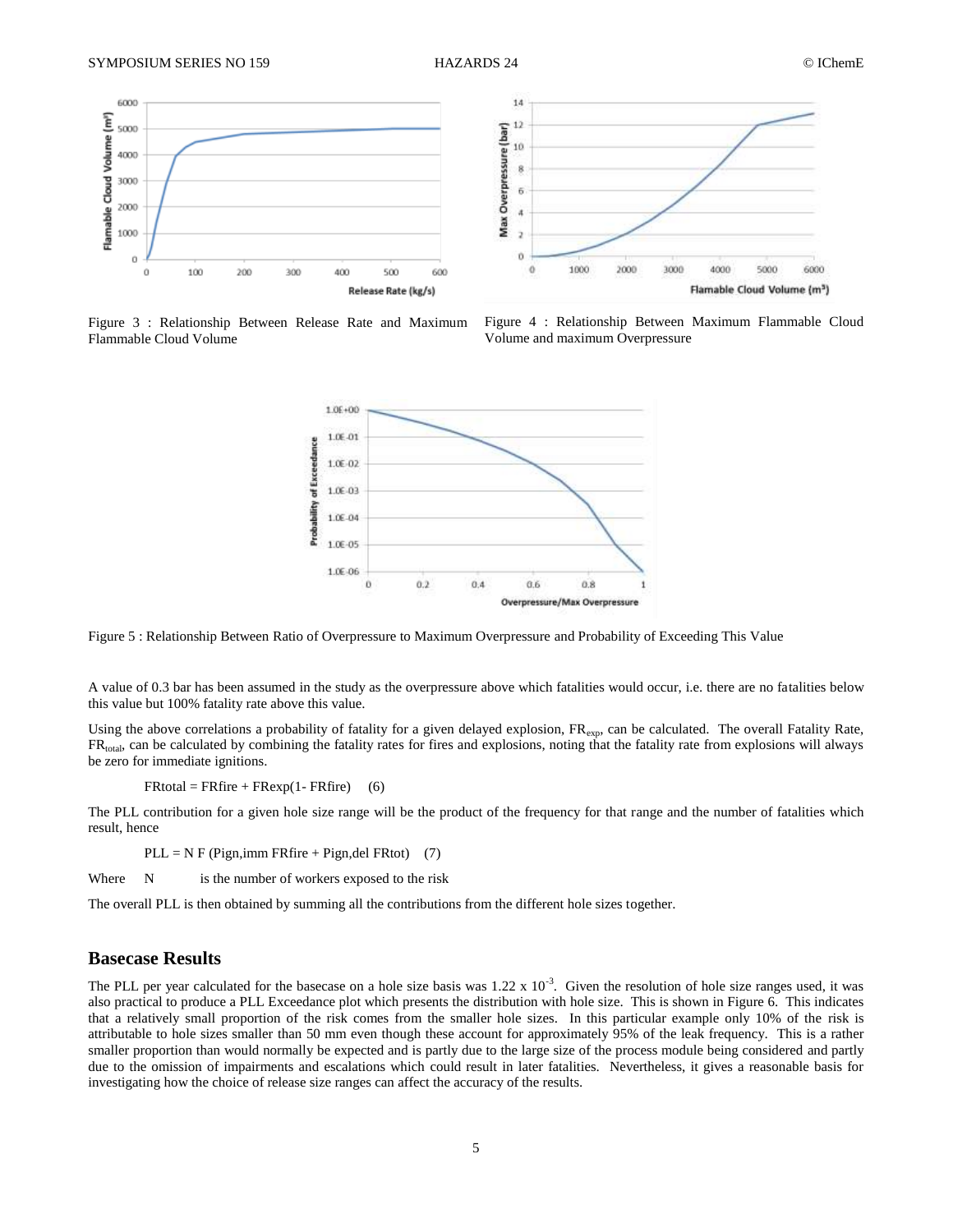

### Figure 6 : PLL for Hole Sizes Exceeding a Given Value

A second analysis was carried out using a modified model in which the release size ranges were expressed in terms of the initial release rates. Again, 181 ranges were used; small ranges of 0.01 kg/s for very small release which increased in size, up to 20 kg/s, when considering larger releases. The exceptions to these were the first range, where the lower bound is set equal to the release rate corresponding to 1 mm, and the upper bound of the last range where the where the release rate is set equal to that from a 14" full bore rupture. For each range, the representative initial release rate on which the consequences were calculated was the average of the lower and upper bounds.

The frequency of each range was determined by first calculating the hole sizes which would match the lower and upper bounds for the initial release rates. This is achieved by rearranging equation (1) to give

$$
d = \frac{4Q}{\sqrt{\pi C_d P_o} \sqrt{\frac{M \gamma}{RT_o} \left(\frac{2}{\gamma + 1}\right)^{\frac{\gamma + 1}{\gamma - 1}}}}
$$
 (8)

The PLL per year calculated for the basecase on the "initial release rate" basis was  $1.22 \times 10^{-3}$ , i.e. effectively the same result as obtained by the "hole-size" basis. The PLL calculated by the two approaches actually differed by only 0.05% due to the differences in ranges selected. This demonstrates that either basis may be used for comparison with results obtained using fewer ranges.

# **Effect of Number of Ranges**

In practice only a relatively small number of release size ranges will be used in a QRA – most commonly in the range of two to four – depending on the study scope or limitations of the tool. There are, however, probabilistic explosion procedures that require up to 9 different ranges e.g. NORSOK Z013 where it has been recognised that a greater number of ranges are required at least in the field of explosion analysis. This may also be true for other parts of the analysis yet QRAs have seldom used more than 5 ranges, 3 ranges are generally considered a reasonable compromise of accuracy versus modelling effort and 2 ranges are still used in some situations. Limiting the number of ranges obviously has a detrimental effect on the accuracy of the result. In order to gain some insight into the magnitude of this deviation, the analysis was carried out using various numbers of release size ranges; 20, 10, 5, 3, 2 and 1 and the resulting calculated PLL values compared with the basecase. This was done using both hole size and initial release rate basis. Tables 2 and 3 show the ranges used. These were selected purely on the basis of judgement of what might seem reasonable rather than some more detailed consideration. The representative release size in each band in the range was based on either the average hole size area, or the average release rate. The calculated values for PLL and their deviation from the basecase are given in Table 4, where the deviation is relative to the base case which used 181 bands of release size.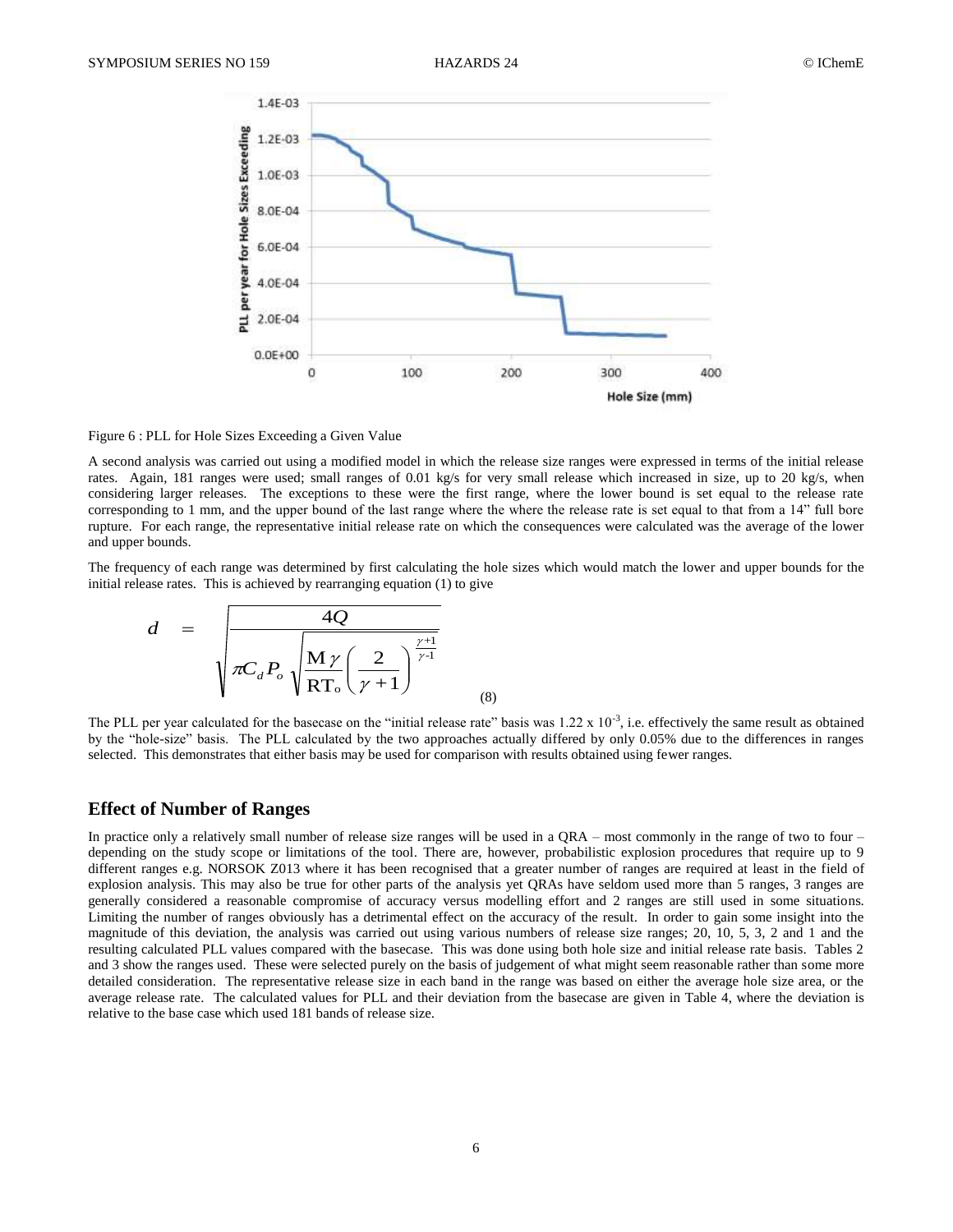|                | 20 Ranges      |                | 10 Ranges      |              | 5 Ranges | 3 Ranges     |       | 2 Ranges     |       | 1 Ranges     |       |
|----------------|----------------|----------------|----------------|--------------|----------|--------------|-------|--------------|-------|--------------|-------|
| Lower          | Upper          | Lower          | Upper          | Lower        | Upper    | Lower        | Upper | Lower        | Upper | Lower        | Upper |
| Bound          | Bound          | Bound          | Bound          | Bound        | Bound    | Bound        | Bound | Bound        | Bound | Bound        | Bound |
| (mm)           | (mm)           | (mm)           | (mm)           | (mm)         | (mm)     | (mm)         | (mm)  | (mm)         | (mm)  | (mm)         | (mm)  |
| $\mathbf 1$    | $\overline{2}$ | $\mathbf{1}$   | 2.5            | $\mathbf{1}$ | 5        | $\mathbf{1}$ | 10    | $\mathbf{1}$ | 25    | $\mathbf{1}$ | 355.6 |
| $\overline{2}$ | 3              | 2.5            | $\overline{7}$ | 5            | 12       | 10           | 50    | 25           | 355.6 |              |       |
| 3              | 5              | $\overline{7}$ | 10             | 12           | 25       | 50           | 355.6 |              |       |              |       |
| 5              | $\overline{7}$ | 10             | 17             | 25           | 100      |              |       |              |       |              |       |
| 7              | 10             | 17             | 25             | 100          | 355.6    |              |       |              |       |              |       |
| 10             | 13             | 25             | 35             |              |          |              |       |              |       |              |       |
| 13             | 17             | 35             | 50             |              |          |              |       |              |       |              |       |
| 17             | 20             | 50             | 100            |              |          |              |       |              |       |              |       |
| 20             | 25             | 100            | 200            |              |          |              |       |              |       |              |       |
| 25             | 30             | 200            | 355.6          |              |          |              |       |              |       |              |       |
| 30             | 35             |                |                |              |          |              |       |              |       |              |       |
| 35             | 40             |                |                |              |          |              |       |              |       |              |       |
| 40             | 50             |                |                |              |          |              |       |              |       |              |       |
| 50             | 60             |                |                |              |          |              |       |              |       |              |       |
| 60             | 80             |                |                |              |          |              |       |              |       |              |       |
| 80             | 100            |                |                |              |          |              |       |              |       |              |       |
| 100            | 150            |                |                |              |          |              |       |              |       |              |       |
| 150            | 200            |                |                |              |          |              |       |              |       |              |       |
| 200            | 280            |                |                |              |          |              |       |              |       |              |       |
| 280            | 355.6          |                |                |              |          |              |       |              |       |              |       |

Table 2 : Selected Ranges : Hole Size Basis

|                                                        | Lower               | Upper                         | Lower               | Upper                 | Lower             | Upper           | Lower              | Upper                             | Lower             | Upper           | Lower           | Upper           |
|--------------------------------------------------------|---------------------|-------------------------------|---------------------|-----------------------|-------------------|-----------------|--------------------|-----------------------------------|-------------------|-----------------|-----------------|-----------------|
|                                                        | Bound               | Bound                         | Bound               | Bound                 | Bound             | Bound           | Bound              | Bound                             | Bound             | Bound           | Bound           | Bound           |
|                                                        | (mm)                | (mm)                          | (mm)                | (mm)                  | (mm)              | (mm)            | (mm)               | (mm)                              | (mm)              | (mm)            | (mm)            | (mm)            |
|                                                        | 1<br>$\mathbf 2$    | $\overline{2}$<br>$\mathsf 3$ | $\mathbf{1}$<br>2.5 | 2.5<br>$\overline{7}$ | $\mathbf{1}$<br>5 | 5<br>12         | $\mathbf{1}$<br>10 | 10<br>50                          | $\,$ 1 $\,$<br>25 | 25<br>355.6     | $\mathbf 1$     | 355.6           |
|                                                        | $\mathsf 3$         | 5                             | $\sqrt{7}$          | 10                    | 12                | 25              | 50                 | 355.6                             |                   |                 |                 |                 |
|                                                        | 5                   | $\overline{7}$                | 10                  | 17                    | 25                | 100             |                    |                                   |                   |                 |                 |                 |
|                                                        | $\overline{7}$      | $10\,$                        | 17                  | 25                    | 100               | 355.6           |                    |                                   |                   |                 |                 |                 |
|                                                        | $10\,$              | 13                            | 25                  | 35                    |                   |                 |                    |                                   |                   |                 |                 |                 |
|                                                        | 13<br>17            | 17<br>20                      | 35<br>50            | 50<br>100             |                   |                 |                    |                                   |                   |                 |                 |                 |
|                                                        | 20                  | 25                            | 100                 | 200                   |                   |                 |                    |                                   |                   |                 |                 |                 |
|                                                        | 25                  | 30                            | 200                 | 355.6                 |                   |                 |                    |                                   |                   |                 |                 |                 |
|                                                        | 30                  | 35                            |                     |                       |                   |                 |                    |                                   |                   |                 |                 |                 |
|                                                        | 35<br>40            | 40<br>50                      |                     |                       |                   |                 |                    |                                   |                   |                 |                 |                 |
|                                                        | 50                  | 60                            |                     |                       |                   |                 |                    |                                   |                   |                 |                 |                 |
|                                                        | 60                  | 80                            |                     |                       |                   |                 |                    |                                   |                   |                 |                 |                 |
|                                                        | 80<br>100           | 100<br>150                    |                     |                       |                   |                 |                    |                                   |                   |                 |                 |                 |
|                                                        | 150                 | 200                           |                     |                       |                   |                 |                    |                                   |                   |                 |                 |                 |
|                                                        | 200                 | 280                           |                     |                       |                   |                 |                    |                                   |                   |                 |                 |                 |
|                                                        | 280                 | 355.6                         |                     |                       |                   |                 |                    |                                   |                   |                 |                 |                 |
| Table 2: Selected Ranges: Hole Size Basis              |                     |                               |                     |                       |                   |                 |                    |                                   |                   |                 |                 |                 |
|                                                        | 20 Ranges           |                               | 10 Ranges           |                       |                   | 5 Ranges        |                    | 3 Ranges                          |                   | 2 Ranges        |                 | 1 Range         |
|                                                        | Lower               | Upper                         | Lower               | Upper                 | Lower             | Upper           | Lower              | Upper                             | Lower             | Upper           | Lower           | Upper           |
|                                                        | Bound<br>(kg/s)     | Bound<br>(kg/s)               | Bound<br>(kg/s)     | Bound<br>(kg/s)       | Bound<br>(kg/s)   | Bound<br>(kg/s) | Bound<br>(kg/s)    | Bound<br>(kg/s)                   | Bound<br>(kg/s)   | Bound<br>(kg/s) | Bound<br>(kg/s) | Bound<br>(kg/s) |
|                                                        | 0.0054              | 0.1                           | 0.0054              | 0.2                   | 0.0054            | 0.5             | 0.0054             | $1\,$                             | 0.0054            | 10              | 0.0054          | 680             |
|                                                        | 0.1                 | 0.2                           | 0.2                 | 0.5                   | 0.5               | $\mathbf 2$     | $\mathbf 1$        | $10\,$                            | 10                | 680             |                 |                 |
|                                                        | 0.2                 | 0.35                          | 0.5                 | $\mathbf 1$           | $\mathbf 2$       | 10              | $10\,$             | 680                               |                   |                 |                 |                 |
|                                                        | 0.35                | 0.5                           | $\mathbf 1$         | $\mathbf 2$           | 10                | 25              |                    |                                   |                   |                 |                 |                 |
|                                                        | 0.5                 | 0.75                          | $\mathbf 2$         | 5                     | 25                | 680             |                    |                                   |                   |                 |                 |                 |
|                                                        | 0.75<br>$\mathbf 1$ | $\mathbf 1$<br>1.5            | 5<br>$10\,$         | 10<br>20              |                   |                 |                    |                                   |                   |                 |                 |                 |
|                                                        | 1.5                 | $\mathbf 2$                   | 20                  | 50                    |                   |                 |                    |                                   |                   |                 |                 |                 |
|                                                        | $\mathbf 2$         | 3.5                           | 50                  | 100                   |                   |                 |                    |                                   |                   |                 |                 |                 |
|                                                        | 3.5                 | 5                             | 100                 | 680                   |                   |                 |                    |                                   |                   |                 |                 |                 |
|                                                        | 5<br>7.5            | 7.5<br>$10\,$                 |                     |                       |                   |                 |                    |                                   |                   |                 |                 |                 |
|                                                        | $10\,$              | 15                            |                     |                       |                   |                 |                    |                                   |                   |                 |                 |                 |
|                                                        | 15                  | 20                            |                     |                       |                   |                 |                    |                                   |                   |                 |                 |                 |
|                                                        | 20                  | 35                            |                     |                       |                   |                 |                    |                                   |                   |                 |                 |                 |
|                                                        | 35<br>50            | 50<br>75                      |                     |                       |                   |                 |                    |                                   |                   |                 |                 |                 |
|                                                        | 75                  | 100                           |                     |                       |                   |                 |                    |                                   |                   |                 |                 |                 |
|                                                        | 100                 | 200                           |                     |                       |                   |                 |                    |                                   |                   |                 |                 |                 |
|                                                        | 200                 | 680                           |                     |                       |                   |                 |                    |                                   |                   |                 |                 |                 |
|                                                        |                     |                               |                     |                       |                   |                 |                    |                                   |                   |                 |                 |                 |
| Table 3 : Selected Ranges : Initial Release Rate Basis |                     |                               |                     |                       |                   |                 |                    | <b>Initial Release Rate Basis</b> |                   |                 |                 |                 |
|                                                        |                     | <b>Hole Size Basis</b>        |                     |                       |                   |                 |                    |                                   |                   | PLL             |                 | Deviation       |
|                                                        |                     | No. of Ranges                 | PLL                 |                       | Deviation         |                 |                    | No. of Ranges                     |                   |                 |                 |                 |
|                                                        |                     | 181 (Basecase)                | 1.222E-03           |                       | N/A               |                 |                    | 181 (Basecase)                    |                   | 1.221E-03       |                 | N/A             |
|                                                        |                     | 20                            |                     | 1.232E-03             | 0.83%             |                 |                    | 20                                |                   | 1.219E-03       |                 | $-0.27%$        |
|                                                        |                     | 10                            |                     | 1.405E-03             | 15.0%             |                 |                    | 10                                |                   | 1.263E-03       |                 | 3.32%           |
|                                                        |                     | 5                             |                     | 1.964E-03             | 60.7%             |                 |                    | 5                                 |                   | 1.331E-03       |                 | 8.88%           |
|                                                        |                     | 3                             | 1.673E-03           |                       | 36.9%             |                 |                    | 3                                 |                   | 1.617E-03       |                 | 32.3%           |
|                                                        |                     | 2                             |                     | 2.454E-03             | 101%              |                 |                    | $\mathbf{2}$                      |                   | 3.412E-03       |                 | 179%            |
|                                                        |                     | $\mathbf{1}$                  |                     | 2.407E-02             | 1870%             |                 |                    | $\mathbf{1}$                      |                   | 2.396E-02       |                 | 1861%           |

Table 3 : Selected Ranges : Initial Release Rate Basis

| <b>Hole Size Basis</b> |           |                  | Initial Release Rate Basis |            |          |
|------------------------|-----------|------------------|----------------------------|------------|----------|
| No. of Ranges          | PLL       | <b>Deviation</b> | No. of Ranges              | <b>PLL</b> | Deviati  |
| 181 (Basecase)         | 1.222E-03 | N/A              | 181 (Basecase)             | 1.221E-03  | N/A      |
| 20                     | 1.232E-03 | 0.83%            | 20                         | 1.219E-03  | $-0.279$ |
| 10                     | 1.405E-03 | 15.0%            | 10                         | 1.263E-03  | 3.32%    |
|                        | 1.964E-03 | 60.7%            |                            | 1.331E-03  | 8.88%    |
| 3                      | 1.673E-03 | 36.9%            |                            | 1.617E-03  | 32.3%    |
|                        | 2.454E-03 | 101%             |                            | 3.412E-03  | 179%     |
|                        | 2.407E-02 | 1870%            |                            | 2.396E-02  | 18619    |

| ole Size Basis |           |           | <b>Initial Release Rate Basis</b> |            |           |
|----------------|-----------|-----------|-----------------------------------|------------|-----------|
| No. of Ranges  | PLL       | Deviation | No. of Ranges                     | <b>PLL</b> | Deviation |
| 181 (Basecase) | 1.222E-03 | N/A       | 181 (Basecase)                    | 1.221E-03  | N/A       |
| 20             | 1.232E-03 | 0.83%     | 20                                | 1.219E-03  | $-0.27%$  |
| 10             | 1.405E-03 | 15.0%     | 10                                | 1.263E-03  | 3.32%     |
|                | 1.964E-03 | 60.7%     | 5                                 | 1.331E-03  | 8.88%     |
| 3              | 1.673E-03 | 36.9%     |                                   | 1.617E-03  | 32.3%     |
|                | 2.454E-03 | 101%      |                                   | 3.412E-03  | 179%      |
|                | 2.407E-02 | 1870%     |                                   | 2.396E-02  | 1861%     |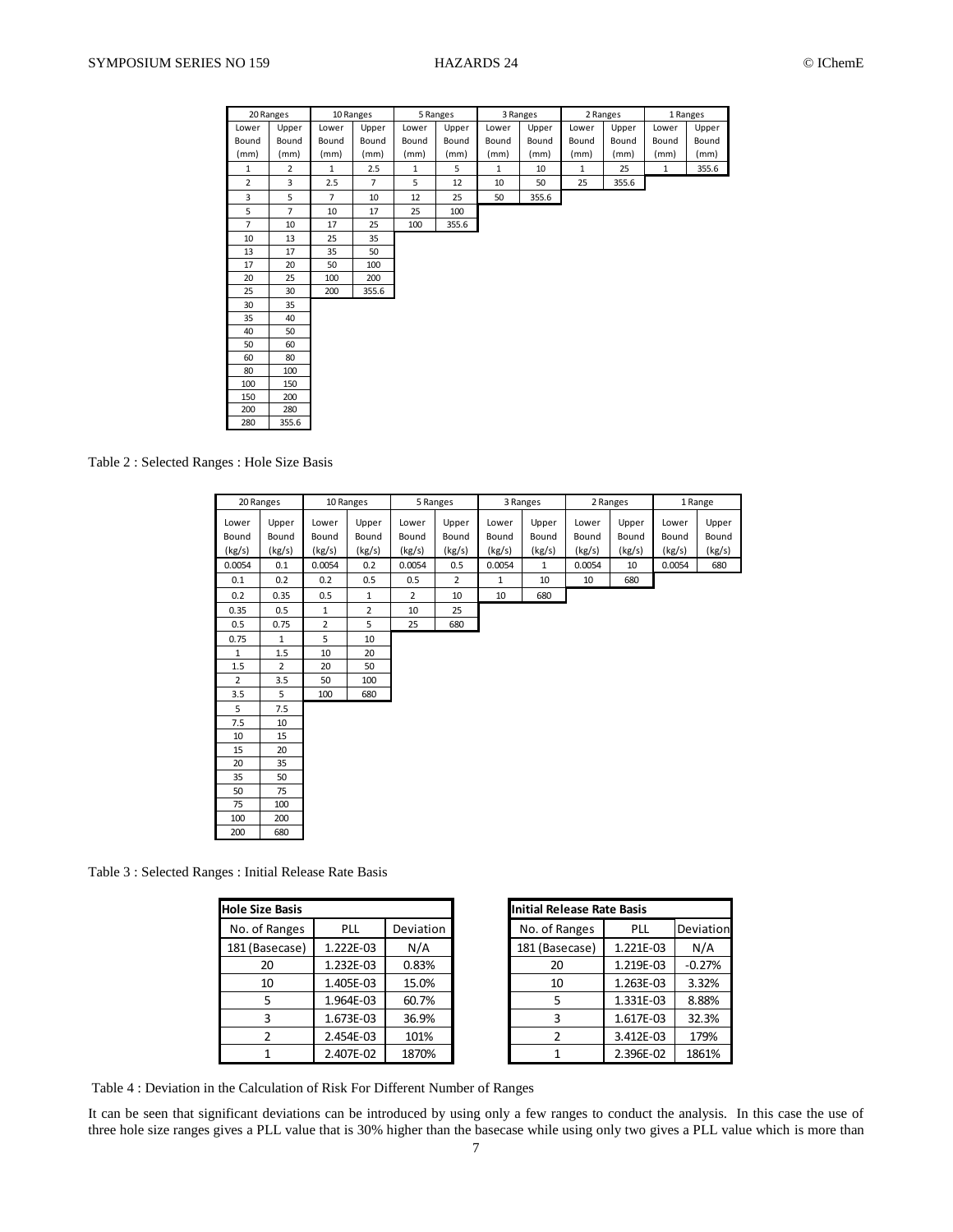100% higher. Inspection of the deviation-columns in Tables 4a and 4b show that the deviations increase as the number of ranges decrease. This finding is intuitively obvious, but it is notable that most of the deviations are positive, i.e. the calculations of PLL are tending to overestimate the relatively accurate basecase result. The reason for this is that the representative hole size or initial release rate used generally results in an overestimate of the actual average consequences for that release size range. It will always be possible to obtain an exact match if the correct representative value is used. For example, in the case considered above, it was found that the same PLL value as in the basecase (1.222 x  $10^{-3}$ ) could be achieved using representative hole sizes of 4.441 mm, 24.84 mm and 73.30 mm instead of the "average area" diameters of 7.11 mm, 36.06 mm and 253.92 mm for the ranges of 1 mm – 10 mm, 10 mm – 100 mm and 100 mm – 335.6 mm respectively.

It could be argued that the results above are very specific to the parameters used and that a different set of parameters would produce different results. This is correct and in order to test the level of variation that could be obtained the analysis was run with different combinations of alternate values for system pressure, molecular weight and module area;

- System Pressure : 5 bar, 10 bar, 20 bar, 50 bar, 100 bar and 200 bar.
- Molecular Weight : 16, 20, 25, 30, 37 and 44.
- Module Area : 300 m<sup>2</sup>, 600 m<sup>2</sup>, 1200 m<sup>2</sup>, 1800 m<sup>2</sup>, 2400 m<sup>2</sup> and 3000 m<sup>2</sup>

### i.e. 216 combinations.

The percentage deviations relative to the calculated basecase values were collated and sorted to provide plots of level of inaccuracy against the proportion of results that exceed this value. These are shown below for both the "Hole Size Basis" and "Initial Release Rate Basis" in Figures 7 and 8. It can be seen that, as would be expected, the fewer ranges which are used, the greater the likely deviation. Note that the results for the "1 range" case are so inaccurate that the curve representing the results is outside the scale of the graphs. It can also be seen that using an initial release rate basis appears to produce a smaller deviation from the basecase. This is due to the selection of the ranges and indicates that a more fortuitous selection was made in this case. In any event there appears to be no evidence to support a contention that the initial release rate basis is less accurate.



Figure 7 : Graph of Inaccuracy Against Probability of Exceedance – Hole Size Basis



Figure 8 : Graph of Inaccuracy Against Probability of Exceedance – Initial Release Rate Basis

# **Alternative Methods of Selection of Representative Value**

The results presented in Table 4 indicate that the representative values used for the calculation of consequences are larger than they should be and that this leads to an over estimate in the calculated results, i.e. the representative value should be lower in range than is typically used. To examine this further, a series of analyses were made in which the method of selecting the representative value was changed.

The method used in the forgoing sets of analyses can be described using the following equations:

$$
d_{rep} = \left(\frac{d_{min}^2 + d_{max}^2}{2}\right)^{\frac{1}{2}}, \text{ for diameters} \qquad \text{or} \qquad Q_{rep} = \left(\frac{Q_{min} + Q_{max}}{2}\right) \qquad \text{for initial release rates} \qquad (9a) \text{ (9b)}
$$

Where the subscripts min and max denote the lower and upper bounds of the range and "rep" to the representative value.

These can be generalised to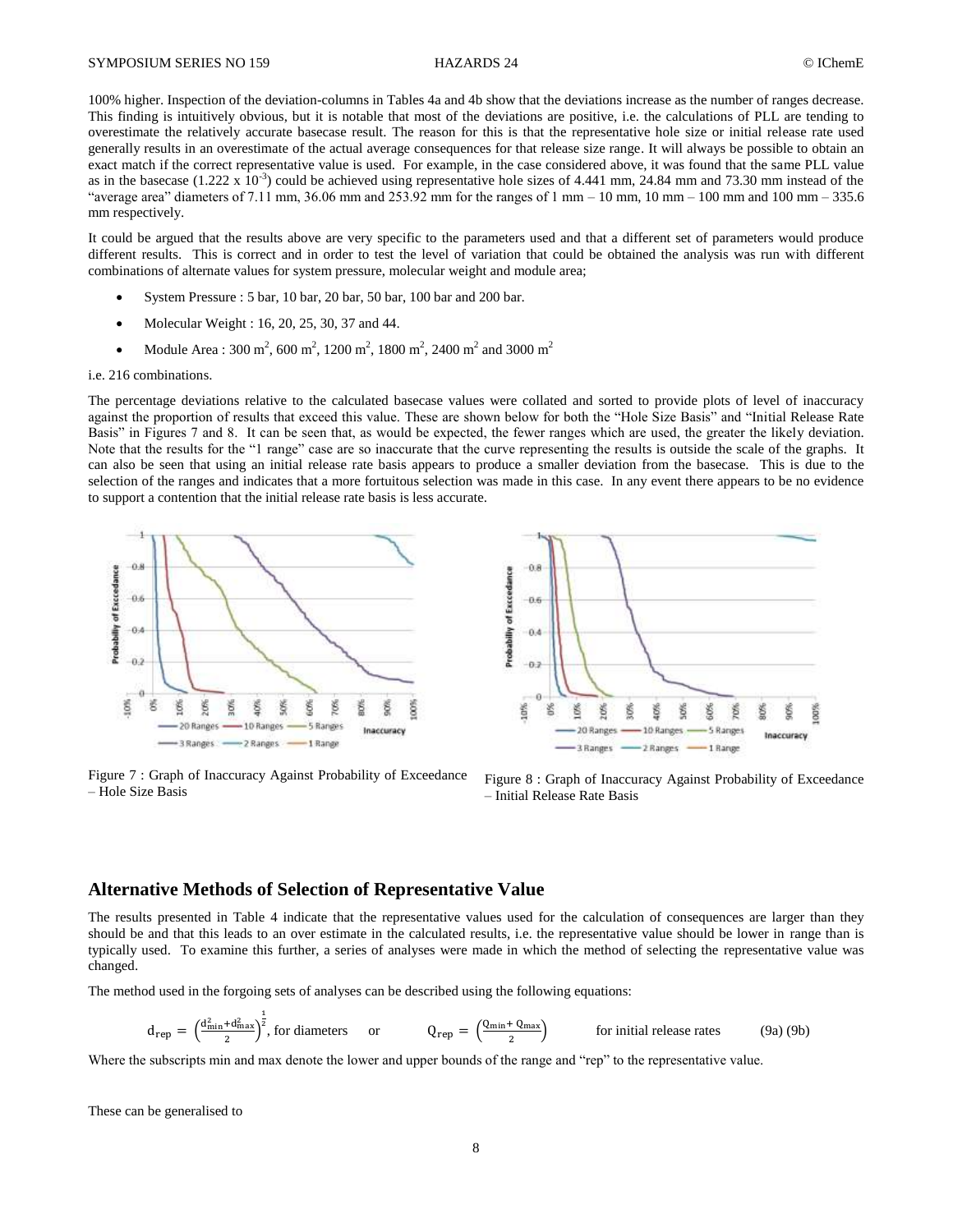$$
X_{rep} = \left(\frac{X_{min}^n + X_{max}^n}{2}\right)^{\frac{1}{n}} \tag{10}
$$

The value of the index, n, for use with the initial release rate basis will be half that used for hole diameters in order to achieve the same effect.

The analyses looked at different values of n in order to gain some insight into what more appropriate alternatives might be. As would be expected, the smaller the index value used, the more the spectrum of possible inaccuracies moves towards underestimating the result instead of overestimating. Perhaps surprisingly, the most appropriate values in this study are close to zero. Small negative values also give better values than using a value of 2 for hole size basis and unity for initial release rate basis. .

Figures 9 and 10 show the results for n=0.001, this value was used because n=0 causes a division by zero error in the analysis. Tables 5 and 6 show the median deviation for different numbers of ranges and index values.



Figure 9 : Graph of Inaccuracy Against Probability of Exceedance  $-$  Hole Size Basis, Index = 0.001

|               | Index     |           |           |          |          |  |  |  |  |  |  |
|---------------|-----------|-----------|-----------|----------|----------|--|--|--|--|--|--|
| No. of Ranges | - 2       | $-1$      |           |          |          |  |  |  |  |  |  |
| 20            | $-0.24%$  | 0.19%     | 0.65%     | 1.08%    | 1.59%    |  |  |  |  |  |  |
| 10            | $-0.77%$  | 1.03%     | 3.48%     | 6.33%    | 9.09%    |  |  |  |  |  |  |
| 5             | $-18.37%$ | $-6.52%$  | 5.31%     | 19.76%   | 29.90%   |  |  |  |  |  |  |
| $\rightarrow$ | $-30.99%$ | $-19.71%$ | 6.35%     | 39.17%   | 58.38%   |  |  |  |  |  |  |
|               | $-71.24%$ | $-39.64%$ | 12.89%    | 99.32%   | 147.93%  |  |  |  |  |  |  |
|               | $-99.96%$ | $-99.93%$ | $-53.24%$ | 1662.03% | 1668.83% |  |  |  |  |  |  |

Table 5 : Median Inaccuracies by Number of Ranges and Index – Hole Size Basis



Figure 10 : Graph of Inaccuracy Against Probability of Exceedance  $-$  Initial Release Rate Basis, Index =  $0.0005$ 

|                 | Index     |           |           |          |          |  |  |  |  |  |
|-----------------|-----------|-----------|-----------|----------|----------|--|--|--|--|--|
| No. of Ranges   |           | $-0.5$    | o         | 0.5      |          |  |  |  |  |  |
| 20              | $-0.76%$  | $-0.33%$  | 0.11%     | 0.58%    | 1.05%    |  |  |  |  |  |
| 10 <sup>°</sup> | $-2.69%$  | $-1.25%$  | $-0.01%$  | 1.41%    | 2.91%    |  |  |  |  |  |
| -5              | $-7.29%$  | $-3.65%$  | $-0.10%$  | 4.61%    | 8.81%    |  |  |  |  |  |
| 13.             | $-26.65%$ | $-6.46%$  | 6.01%     | 20.81%   | 30.98%   |  |  |  |  |  |
| z               | $-35.21%$ | $-11.93%$ | $-2.38%$  | 91.79%   | 286.16%  |  |  |  |  |  |
|                 | $-99.96%$ | $-99.93%$ | $-53.45%$ | 1654.15% | 1660.91% |  |  |  |  |  |

Table 6 : Median Inaccuracies by Number of Ranges and Index – Initial Release Rate Basis

A further approach which has been used in the LEAK Software (DNV GL Software, 2014) has been to use the following equations;

Representative hole size; d

$$
d_{rep} = \left[\frac{m}{m+A} \cdot \frac{d_{max}^{m+A} - d_{min}^{m+A}}{d_{max}^{m} - d_{min}^{m}}\right]^{\frac{1}{A}}
$$
(11)

Representative release rate;  $Q_{\text{rep}} = \frac{m}{m}$  $\frac{m}{m+2}$ .  $\frac{Q_{\text{max}}^{\left(\frac{m}{2}+1\right)}-Q_{\text{min}}^{\left(\frac{m}{2}+1\right)} }{Q_{\text{max}}^{\left(\frac{m}{2}\right)}-Q_{\text{min}}^{\left(\frac{m}{2}\right)}}$  $\frac{\frac{\text{max}}{\left(\frac{\text{m}}{2}\right)} - \left(\frac{\text{m}}{2}\right)}{\frac{\left(\frac{\text{m}}{2}\right)}{\text{max}} - \left(\frac{\text{m}}{2}\right)}$  (12)

Where, m is a gradient parameter used in the exceedance frequency correlation for an individual piece of equipment,

and A is a constant which is normally taken as 2

This calculation is carried out for each piece of equipment in the group which relates to the release case being considered. The overall representative value is obtained by a weighted average using the magnitude of the frequencies themselves:

$$
d_{rep}^* = \sum_i d_{rep \, i} f_i / \sum_i f_i \qquad \text{and} \qquad Q_{rep}^* = \sum_i dQ_{rep \, i} f_i / \sum_i f_i \quad (13a) \, (13b)
$$

Where  $d_{rep}^*$ is the overall (weighted average) representative diameter

> $Q_r^*$ is the overall (weighted average) representative diameter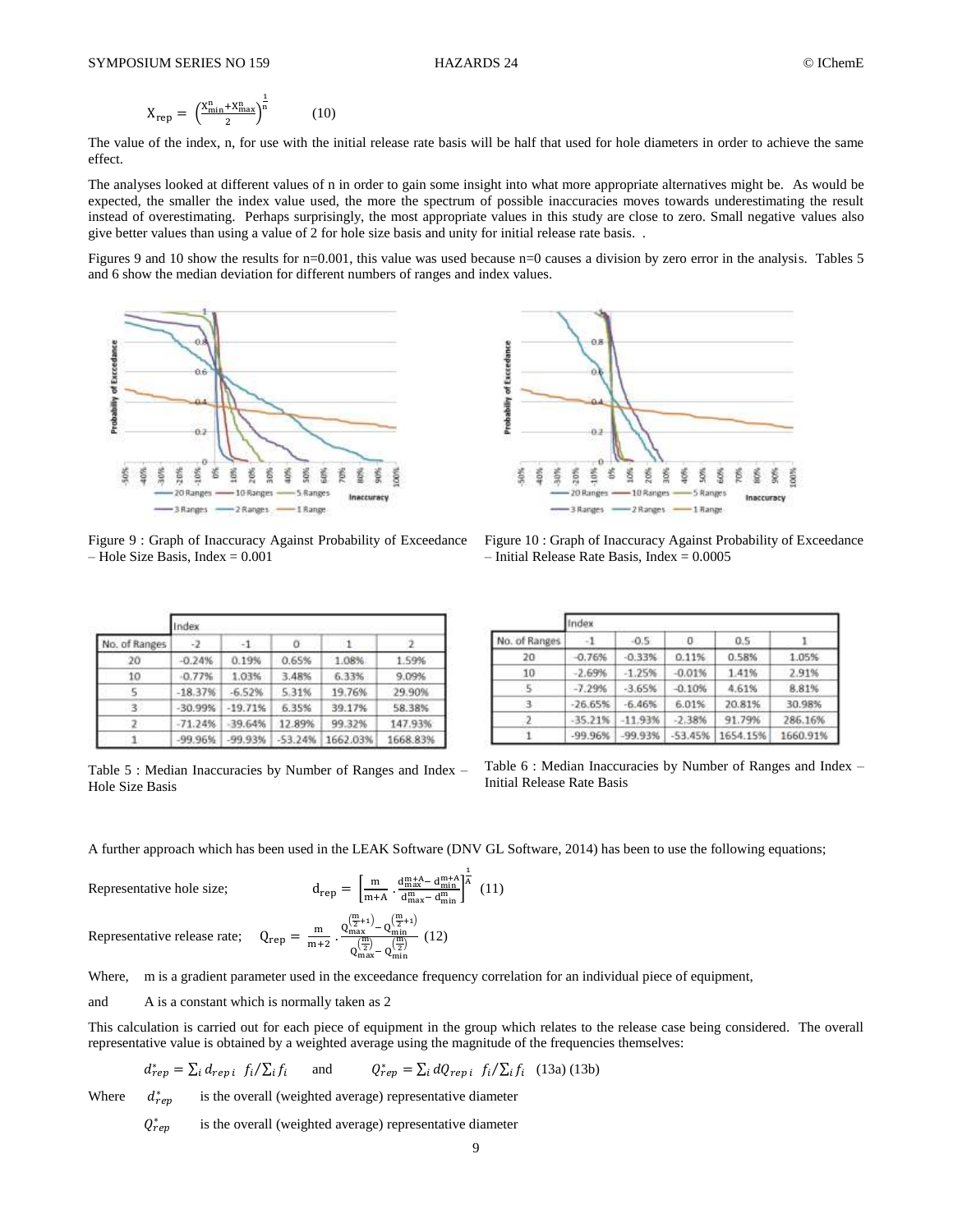and  $f_i$  are the frequencies for the range for individual pieces of equipment

The intent is to weight the calculated value towards the lower end of the range to account for the fact that for any given range the frequency distribution is skewed towards that end.

Since the LEAK programme involves no consequence modelling beyond the determination of the release rate corresponding to a given hole size, it is not able to take into account the relationships between the release size and ignition probability, explosion strength, fire size and ultimately the fatality rate.

A comparison with the values obtained using equations 9 and 10 and those from the LEAK programme indicates the closest match for values of n which are between -0.5 and 0 for both the hole size and release rate basis. Therefore, the LEAK formulation supports the conclusion that values of n in the region of zero are appropriate.

# **Effect of Approach on Consequence Modelling Effort**

The preceding sections of this paper demonstrate that the use of initial release rate ranges, as opposed to hole size ranges does not lead to any loss of accuracy. In fact, typical ranges and representative values used in QRA will result in the initial release rate approach being more accurate if a more fortuitous set of values happens to be selected. The other consideration to be taken into account in determining the optimum approach is the relative amount of effort expended in consequence analysis.

The effects on consequences caused by different system temperatures and pressures are found to be relatively small for most parameters investigated when keeping the release rate constant. For example, standard correlations between release rate and jet flame size, such as that given in equation (2), do not take account of the system pressure driving the release since this has only a small effect. The calculated flame length for an ignited release of, say, 10 kg/s at 10 bar is the same as the length for a 10 kg/s release at 100 bar. The equivalent diameters for the two scenarios will be different but this will be taken into account in the frequency analysis where the diameters for the upper and lower bounds will be adjusted in accordance with equation (8) to take account of the pressures and calculate an appropriate frequency for that range. This has the benefit that the analyst can deal with the consequence analysis for a limited number of initial release rates, say 0.5 kg/s, 5 kg/s and 50 kg/s which will be appropriate for a wide range of system pressures and use these results many times over in determining consequences. In contrast, use of the hole size approach leads to numerous different jet fire sizes because isolatable sections with differing pressures and temperatures are being considered. These then have to be looked at independently and this will increase the effort and cost involved in carrying out the overall study.

The method used in the LEAK programme inevitably generates a different representative hole size or release rate for each collection of equipment so following it strictly would require a separate consequence assessment for each release size case. This may be marginally more accurate but utilising a common release rate is more practical given the calculation of representative hole size or release rate is itself only approximate.

CFD techniques are becoming more useful and popular especially in the calculation of Design Accidental Loads (DALs). These techniques also form part of the overall consequence modelling for gas dispersion, estimating ignition probabilities and calculating explosion overpressures. The wide variety of "external" parameters that have an influence on the gas dispersion makes it impossible to simulate all combinations of circumstances with CFD. With a modest discretization of the parameters such as 3 wind speeds, 5 release rates, 8 wind directions, 6 leak directions and 2 leak locations per isolatable section in an area this would result in the need to model a total of 1440 cases for each isolatable section within each area. As there might be several isolatable sections and areas, the computational effort for such an amount of cases would be substantial and not practical within the scope of a normal QRA. DNVGL uses response surfaces and CFD cases to calibrate the variation of possible consequences. The foundations of the response surfaces are relevant physical and geometrical effects that concern dispersion and explosion in order to reduce the number of CFD cases needed (Huser, 2000). Large computational savings are obtained by combining results by utilizing the same CFD simulations to represent several isolatable sections. When using the release rate to categorize the leak sizes as opposed to hole size, two or more isolatable sections with different pressure, temperature and fluid composition can be represented with the same consequence simulations. In this way, different release cases can be lumped together into one representative consequence assessment and the same results used to represent all segments in the same group.

There are situations where it is not possible to use the same representative consequences. The main parameter that can have a significant influence on the consequences in terms of gas cloud size is the release gas specific gravity. This is observed from running a large number of CFD based explosion risk analyses. It is not reasonable to group release cases if the specific gravities of the release cases are very different because the dispersion behaviours will be significantly different, particularly if one gas is heavier than air and the other is lighter. In such cases, separate consequence assessments are required.

As an example of the benefit of the approach, a process area design can be significantly enhanced by improving the ventilation and venting properties. The operator may want to investigate the effects of different configurations of blast walls, decks (grated or plated), layout arrangements, wind walls, etc. If an area of the platform has, say, five process sections with different operating conditions, then, by using the initial release rate approach instead of the hole size approach, the computational effort can be reduced from five to one or two representative leak cases. Each of these cases needs to be considered with external parameters such as 1 - 2 leak locations, 2 - 4 release rates, 4 - 6 jet directions, 2 - 4 wind speeds, and 3 - 6 wind directions. For each such leak case, between 48 and 1152 CFD simulations should then be considered depending on the combinations of alternatives considered. When fewer CFD cases are selected, the derived response surfaces are less well tailored and produce less accurate results. As a minimum number of sensitivities one can consider 2 blast wall configurations, 2 deck configurations, 2 layout arrangements, and 2 different wind wall configurations; in total 16 design options. This amounts to  $16 \times 48 = 768$  CFD simulations when using the minimum number of CFD runs per design option. Obviously, if one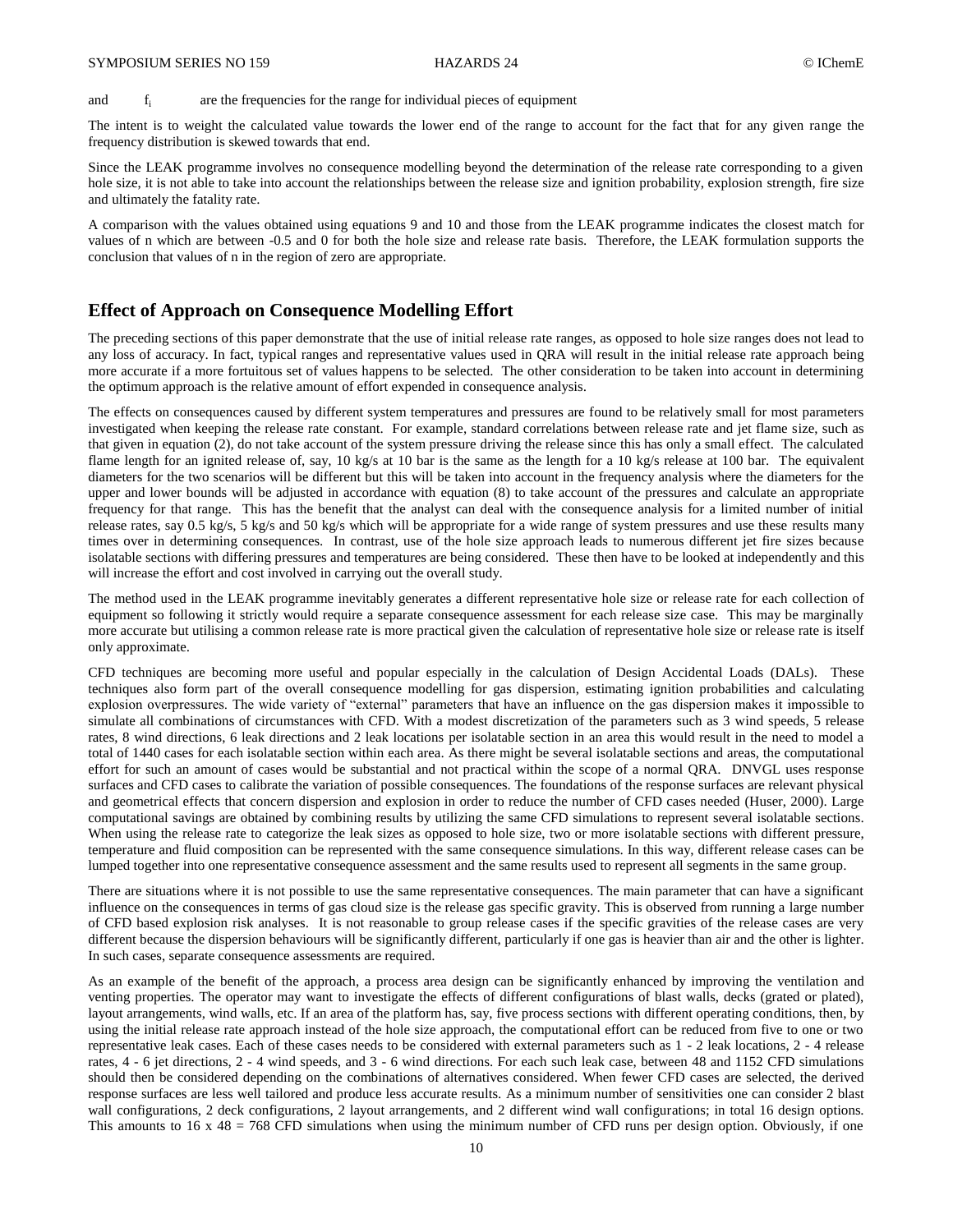should consider all 5 release cases separately, the computational costs and time needed would increase by a factor of 2.5. If more sections are to be represented, the savings are even greater. Even with today's fast computers and parallelized codes, there is benefit in consolidating the explosion analysis. There is a fundamental dilemma in that the usefulness of looking at design options is largest in early phases of a project when less time and information is available. This prompts us to consider computational procedures that can be run in a short time and give appropriate decision support on the main design issues that can be modified at that stage. Thus the use of initial release rates instead of hole sizes is an approach that can increase efficiency and contribute more effectively to the design cycle.

When using the risk analysis for practical design improvements such as location of wind walls, layout-arrangements, blast wall design and loads, deck arrangements, etc., it is essential to model these design effects as accurately as possible. With today's CFD tools, one can obtain the physical effects of, for example, an improved layout arrangement on both the gas dispersion and explosion properties of a module. Such details cannot be modelled using simplified empirical models for gas dispersion and explosion. Unfortunately, the computational effort and time required is restricting the number of CFD cases that can be run, but this can be alleviated by the use of explosion results for more than one release case.

It could be argued that the explosion analysis part of the overall QRA could be conducted with initial release rates while the remainder of it uses the hole size approach. This is possible but the conversion from hole size to release rate and back again makes the overall process more time consuming, less transparent and more prone to error.

# **Selection of Minimum Release Size**

It is common practice to neglect the effect of very small holes which have insufficient consequence to contribute to the risks but which have a relatively high frequency. The cut-off point is rather arbitrary but can relate to the release rate for a jet fire which could foreseeably escalate to a larger event. Common values are 1 mm for hole size basis and 0.01 kg/s or 0.1 kg/s for release rate basis. If a minimum hole size is selected then the flame length associated with it will be a function of the system pressure driving the release. The preferred approach would be to define a cut-off in terms of release rate and this is compatible with defining release size ranges in terms of release rates.

# **Conclusions**

A number of conclusions can be drawn from this work:

- 1. The inaccuracy introduced into a QRA study by using a limited number of release sizes (both hole size and initial release rate) can be significant since the representative values used in the consequence modelling are more likely to deviate significantly from the optimum value.
- 2. Increasing the number of release size ranges to a minimum five should be considered as a means of improving accuracy of predictions.
- 3. The best representative release size for a given range appears, on the basis of the scenarios examined, to be considerably less than the values typically used.
- 4. The release size values obtained using the formulation included in the LEAK code are close to those calculated as optimal in this study
- 5. The use of initial release rate ranges as opposed to hole size ranges does not introduce additional inaccuracies into the calculation process.
- 6. The use of initial release rate ranges as opposed to hole size ranges can greatly reduce the amount of effort and cost involved in the consequence analysis.
- 7. It can reduce the time needed for explosion studies during the initial design phases of an installation where different design options are being considered.

Use of the initial release rate approach is therefore preferable and the most accurate solution will be arrived at by using;

- a large number of initial release rate ranges, at least five;
- selecting ranges which are well distributed; and
- using a representative value which takes account of the frequency within a given range by weighting it towards the lower bound .

# **Future Work**

This study has used a simplified model, focussing on the immediate effects of ignited releases to give an indication of the issues surrounding the choice of release size ranges. While it is believed that the example chosen and the parameters used are representative there would be merit in investigating the issue further. In particular, the study could be broadened to consider a more detailed